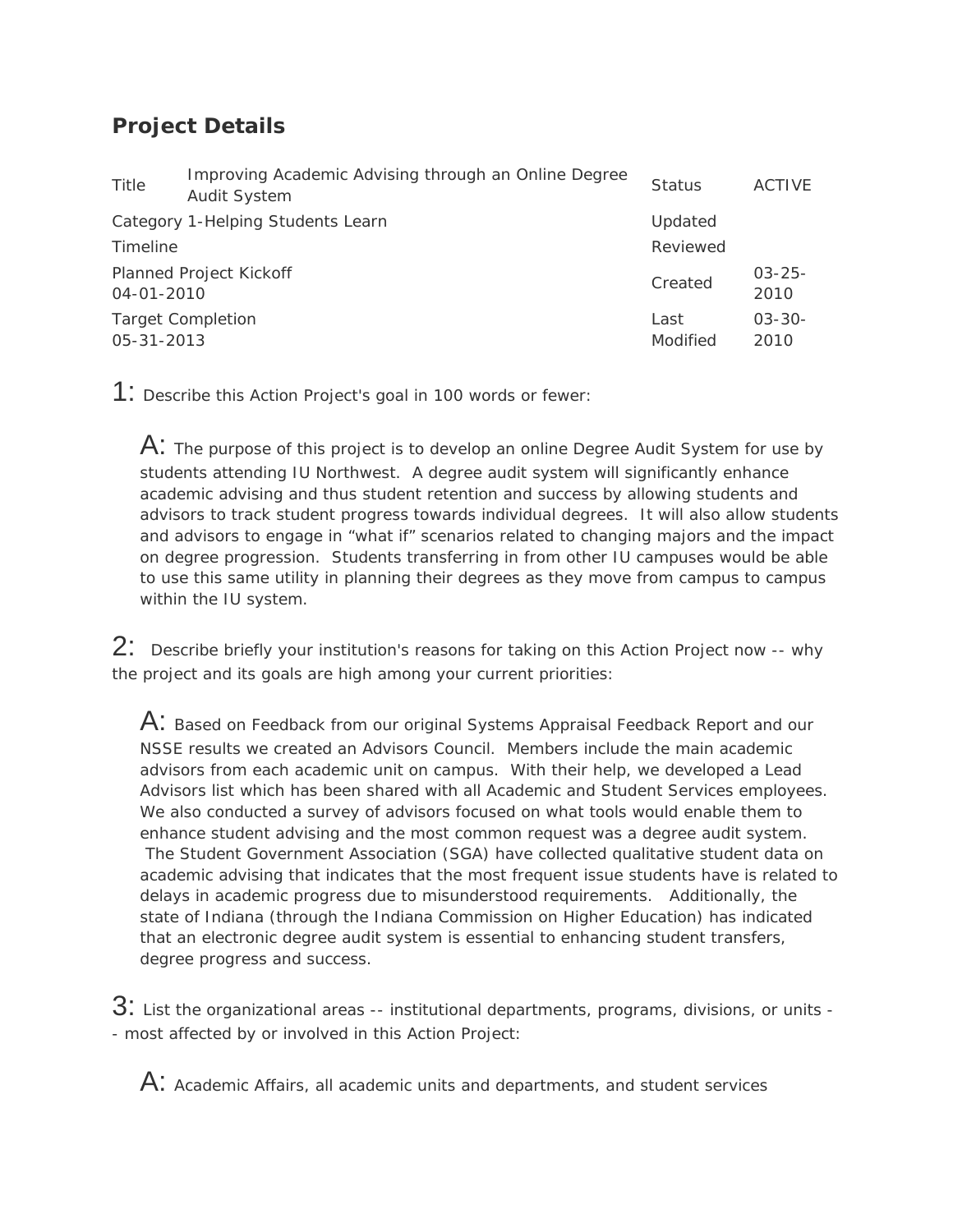4: Name and describe briefly the key organizational process(es) that you expect this Action Project to change or improve:

 $\mathsf A\mathpunct{:}$  The key organizational process that this Action Project will improve is Academic Advising. The Degree Audit System will be a component of the Student Information System (SIS). SIS is a University-wide computing environment for student administration at IU. It is comprised of a) the PeopleSoft student administration software, b) PeopleSoft self-service modules, and c) the IU Information Environment (IUIE) for reporting. The PeopleSoft product includes a database, a Web interface, and software to process student data in an integrated way. The SIS addresses such key functions as student recruitment, admissions, records, registration, grades, transcripts, advising, financial aid, student accounts (bursar), and data analysis and reporting of student-related information. The key component relevant to this action project is academic advising. The following functions are potentially available to our campus through SIS: assigning groups of students to academic advisors or faculty based on given criteria; saving and accessing stored "what-if" degree audits; and students and advisors will be able to create "what-if" scenarios for various programs or plans (i.e., schools and majors); tracking advising session information, notes and enrollment planning, and providing university-wide access to notes for advisors among other functions. However, these functions are only available after significant academic consultation and programming have been completed. Currently degree audits are done by hand by faculty advisors and verified during graduation checks with the recorders of individual academic units. It is our belief that moving to an electronic degree audit system will be beneficial to both students and advisors and should result in increased student satisfaction with the advising process as well as impact persistence and time to graduation rates. This project will focus campus attention on the importance of creating a degree auditing process. Significant campus resources will need to be committed to this project. A fulltime position entitled Degree Audit Specialist will be hired in the Fall of 2010 pending budget approval. This individual will work fulltime programming degree audits. Academic Affairs with the assistance of the Academic Units will select faculty representatives from each degree program to work with the Degree Audit Specialist to ensure that the degree requirements for their particular degree are accurately represented during programming. Once a particular degree audit has been programmed and debugged with the assistance of the academic unit and degree audit specialist, hands-on training will be provided to all academic advisors in that unit regarding the use of the program and information will be provided to students on how to access the degree audit component of SIS as well. How-to materials will be produced and available in hardcopy and on the web for students and advisors to utilize. Finally, updates will be required as new courses and curricula are developed and existing curricula is modified.

5: Explain the rationale for the length of time planned for this Action Project (from kickoff to target completion):